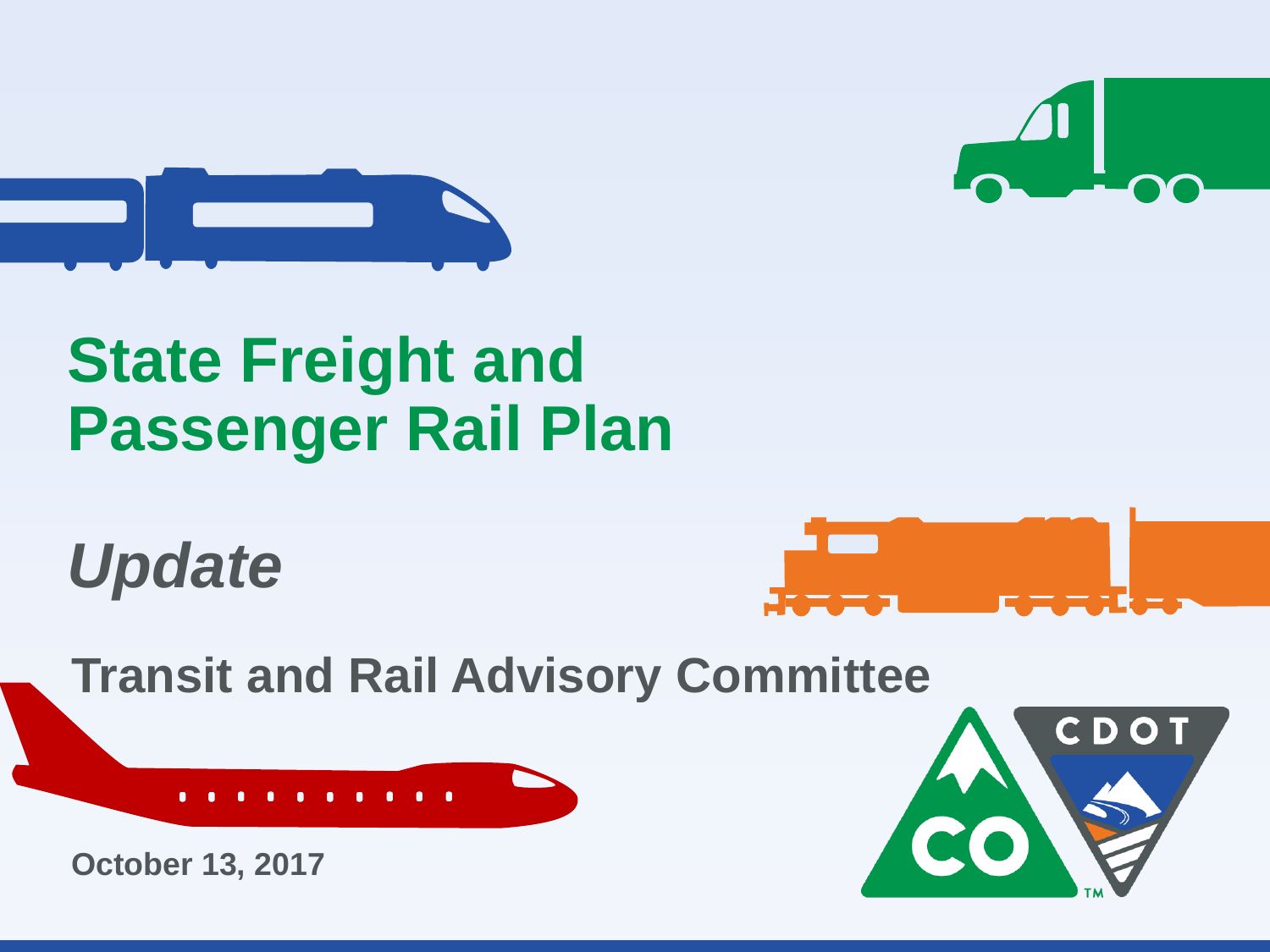## **Agenda**

- **Key Findings by Goal Area**
- **Plan Development Timeline**
- **Next Steps - Implementation**

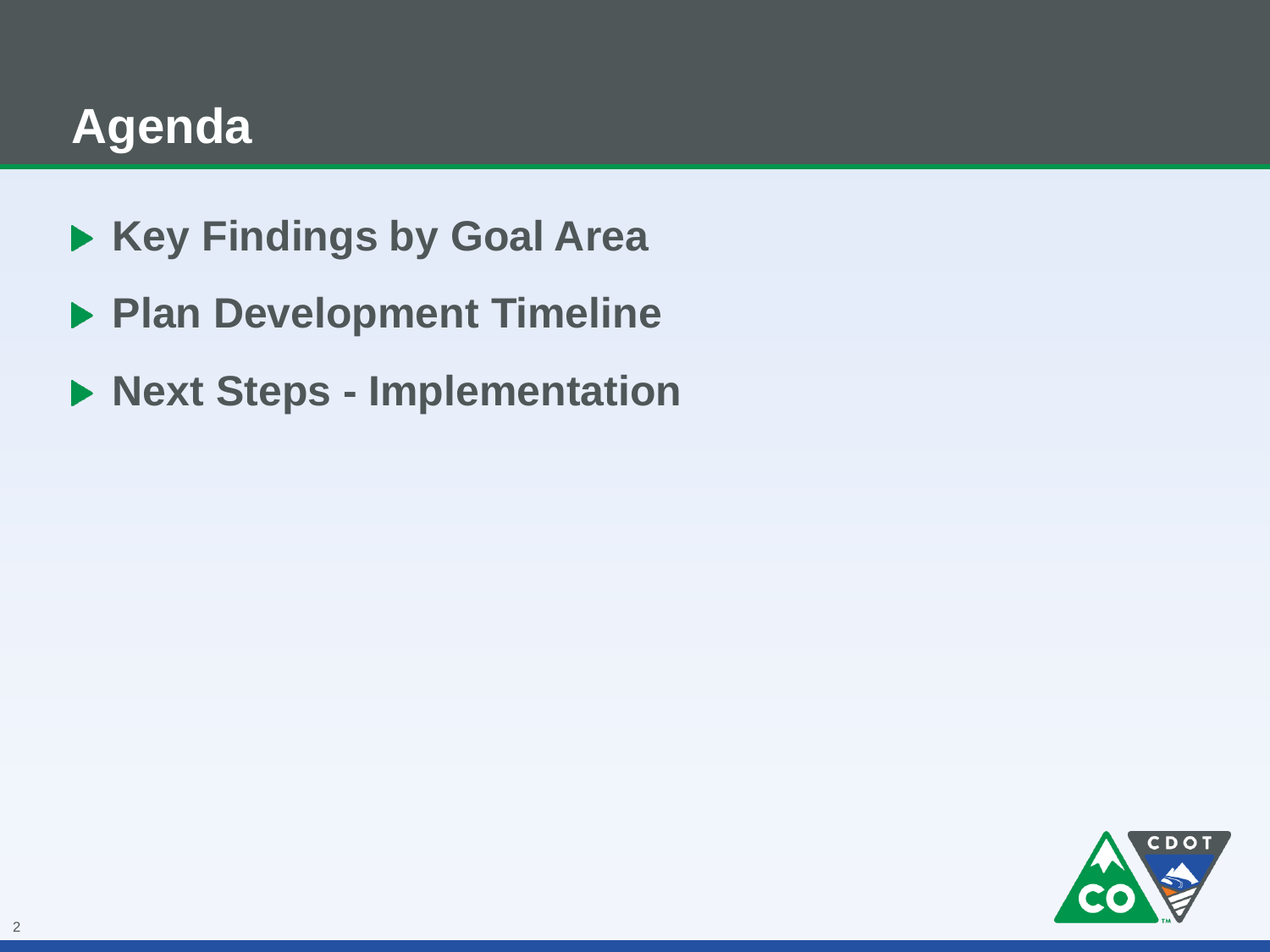### **2017 Rail Plan Goals**

- **Ensure that Colorado's rail systems are SAFE and SECURE**
- **EXPAND and IMPROVE Colorado's rail systems for passengers and freight**
- **Provide users and travelers with greater MOBILITY and CONNECTIVITY options**
- **PRESERVE and MAINTAIN critical corridors and infrastructure to support Colorado's rail systems**
- **Advance ECONOMIC VITALITY and ENVIRONMENTAL QUALITY of Colorado's communities and regions**

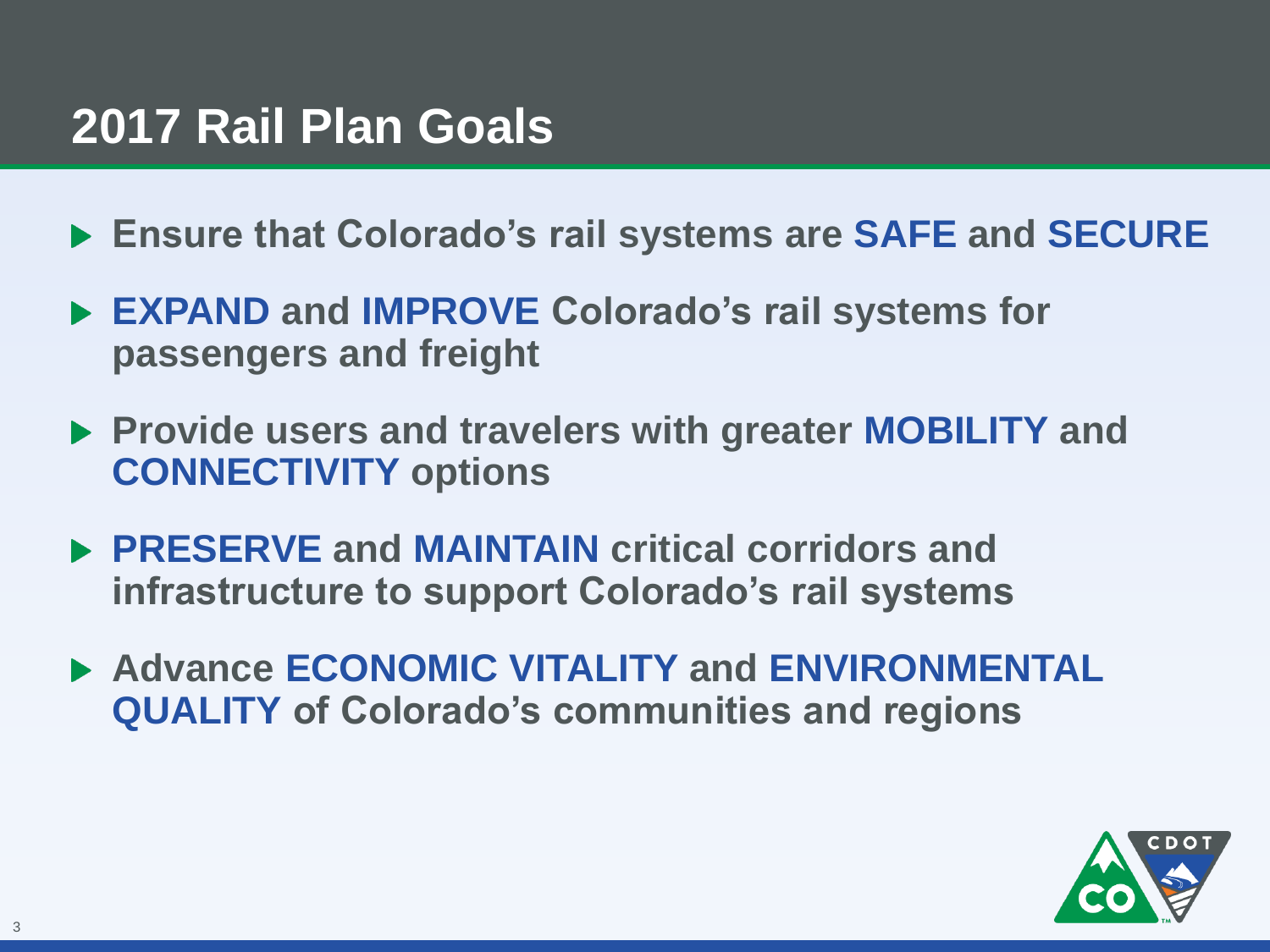### **Safe and Secure**

*Greater Investments Needed to Improve Crossing Safety*

- **2,129 - total public rail crossings in the state**
- **18 - incidents in 2016 resulting in 6 fatalities and 11 injuries**
- **\$3 million - federal Section 130 crossing safety funding annually**
- **6 - average crossing improvement projects CDOT can complete each year**

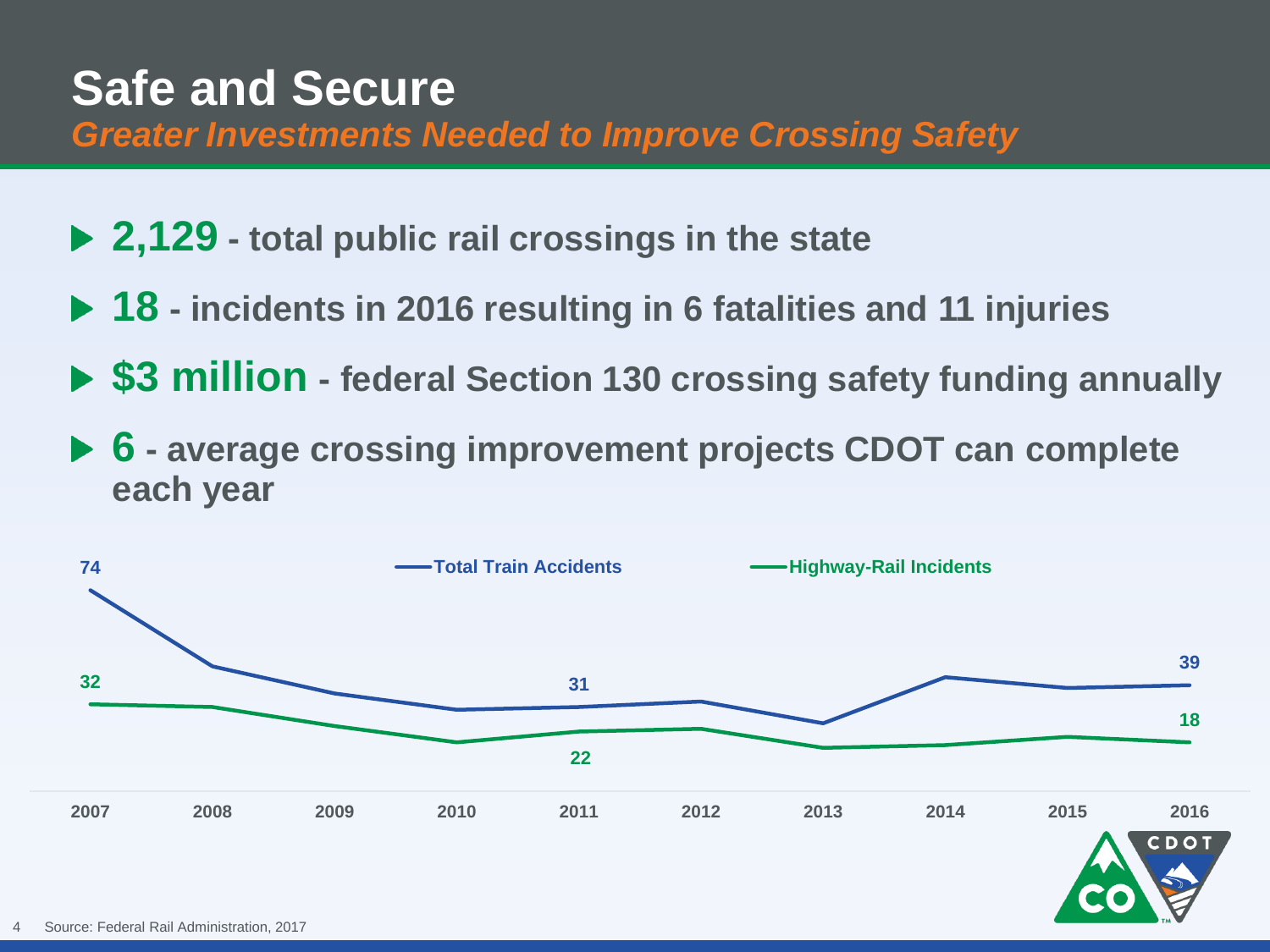#### **Expand and Improve** *Future Demand for Freight Rail Uncertain*

- **20% projected decrease in total freight rail tonnage**
- **27% increase in non-coal traffic**
- **Intermodal and natural resource commodity shipments will drive future growth**



**Inbound/Outbound Rail Tonnage Inbound/Outbound Rail Tonnage without Coal**

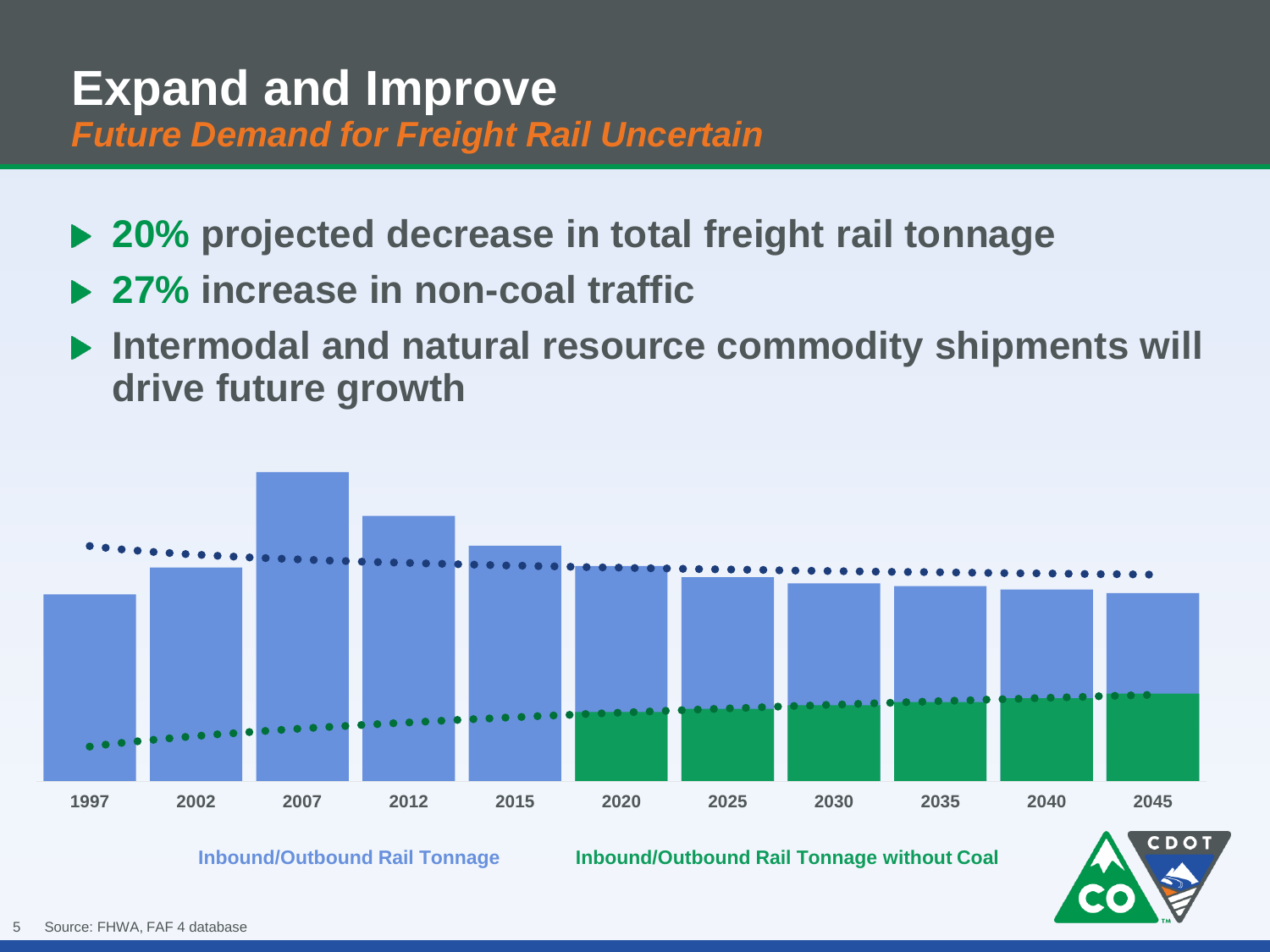## **Expand and Improve**

*Population Growth Will Drive Demand for Passenger Rail*

- **2.7 million new residents by 2045**
- **83% of population will reside along the Front Range**
- **1.6-1.9% increase in vmt on state roadways**

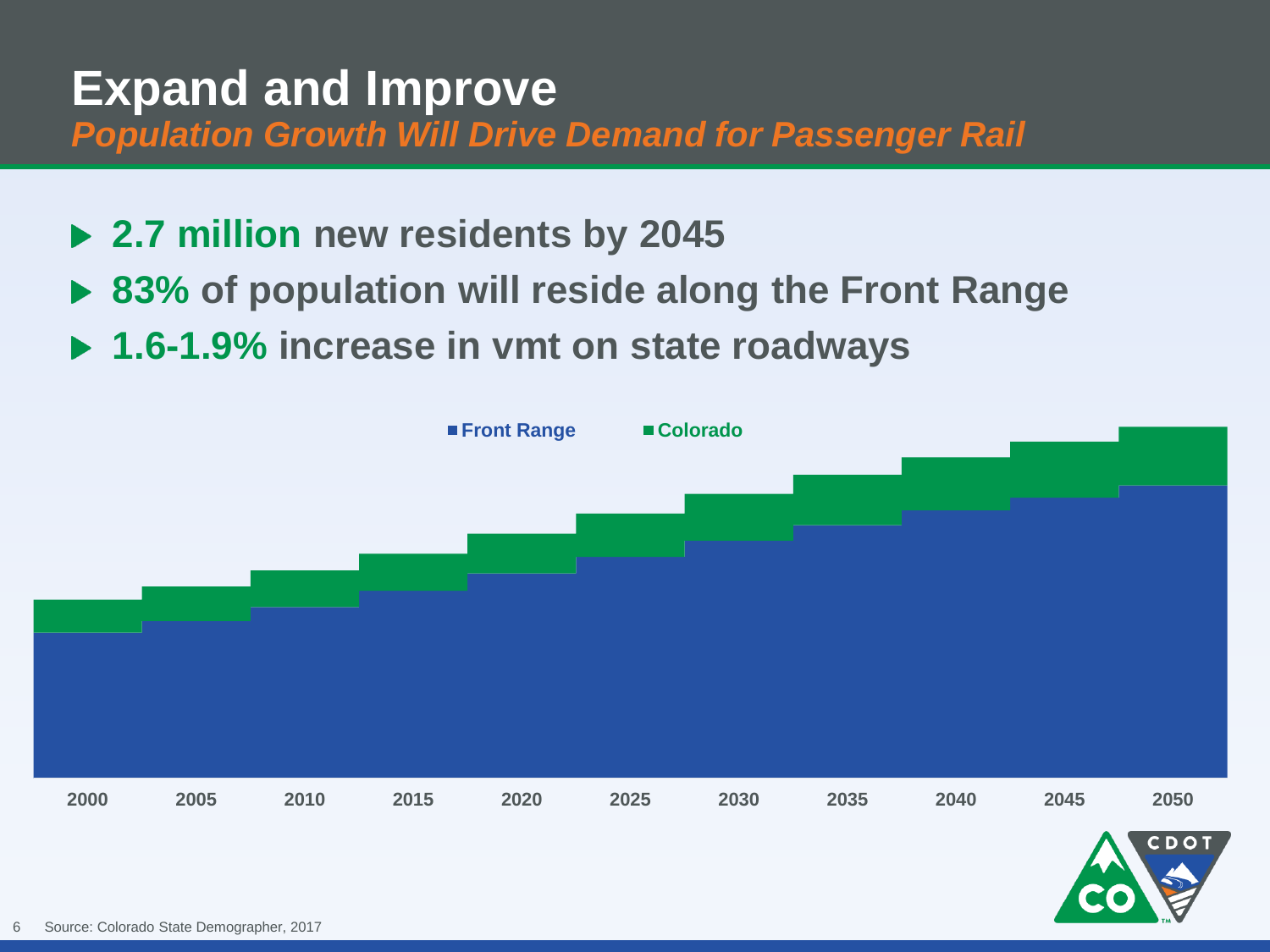### **Mobility and Connectivity** *Intercity and Light/Commuter Rail Ridership Growing*



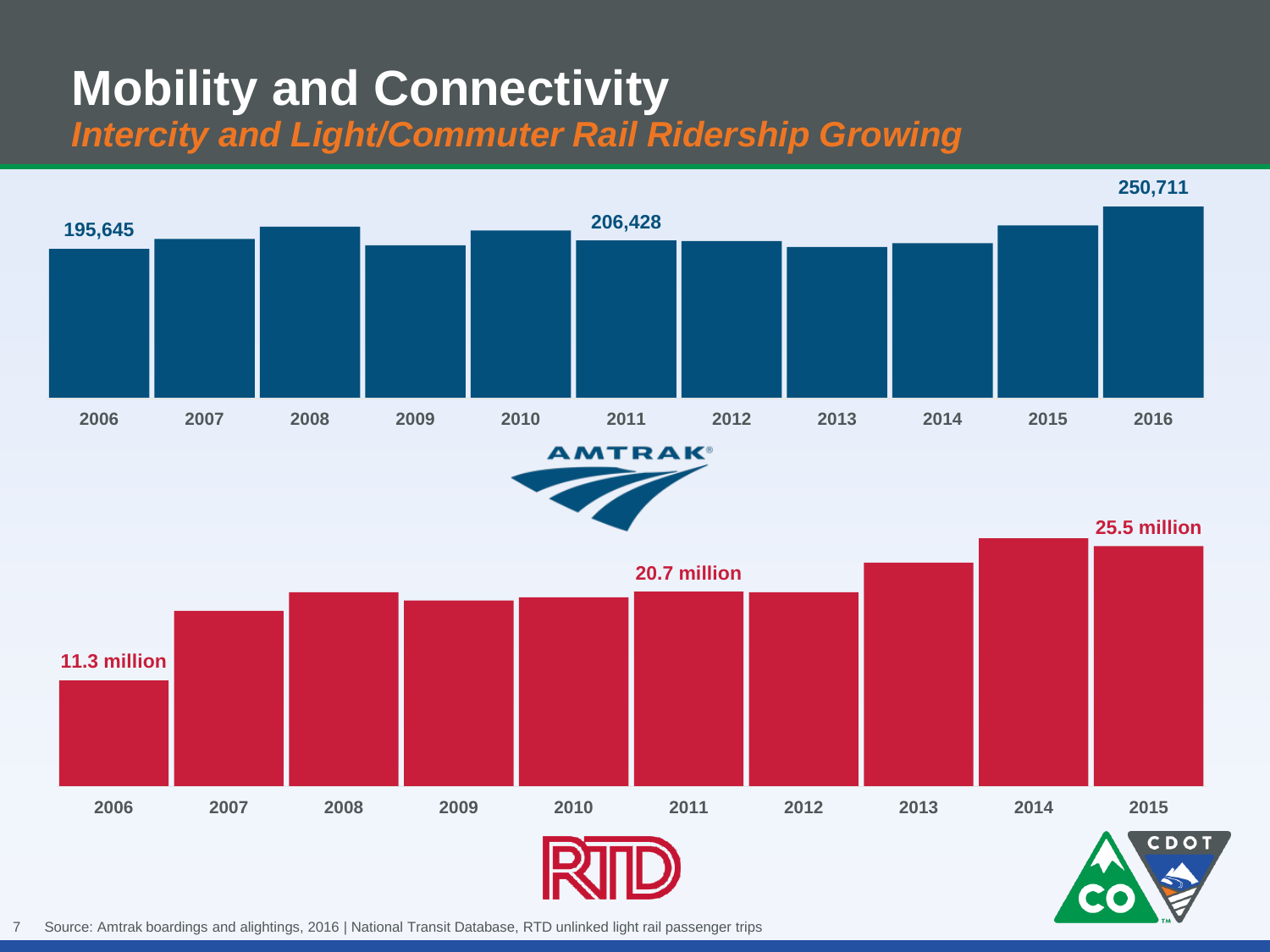# **Preserve and Maintain**

*Short Line Needs Significant*

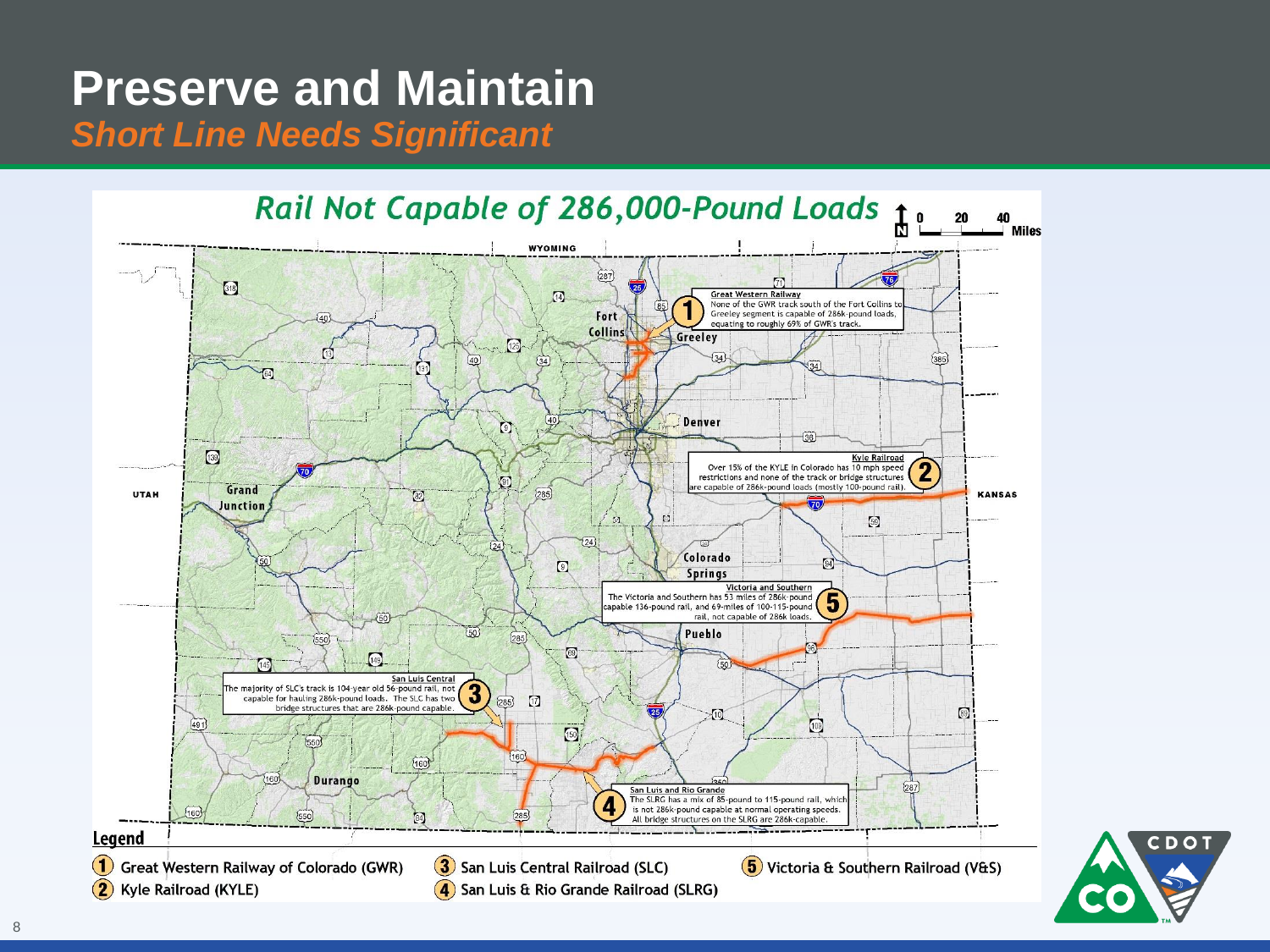### **Economic Vitality and Environmental Quality** *Rail Service Benefits Colorado*

- **\$707 million in direct payroll, spending, and investment by Union Pacific and BNSF**
- **\$52 million in Amtrak's statewide economic impact including capital investment, direct jobs, and tourism spending**
- **\$15 million estimated direct and indirect economic impact for scenic rail**
- **4 times more fuel efficient to move freight by rail than on the highway**
- **470 tons of freight can be moved by rail on a single gallon of fuel**

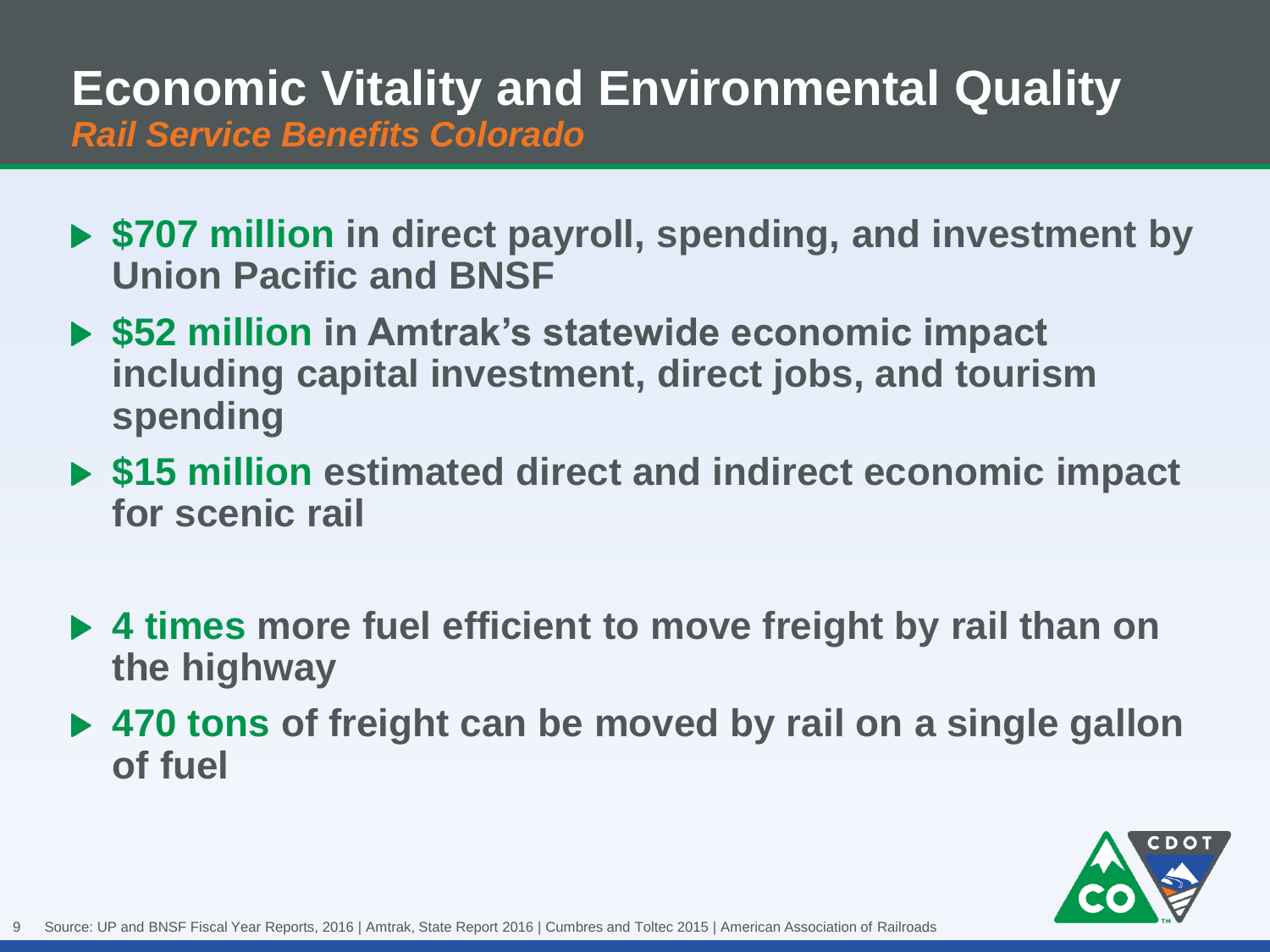### **Plan Development Timeline**

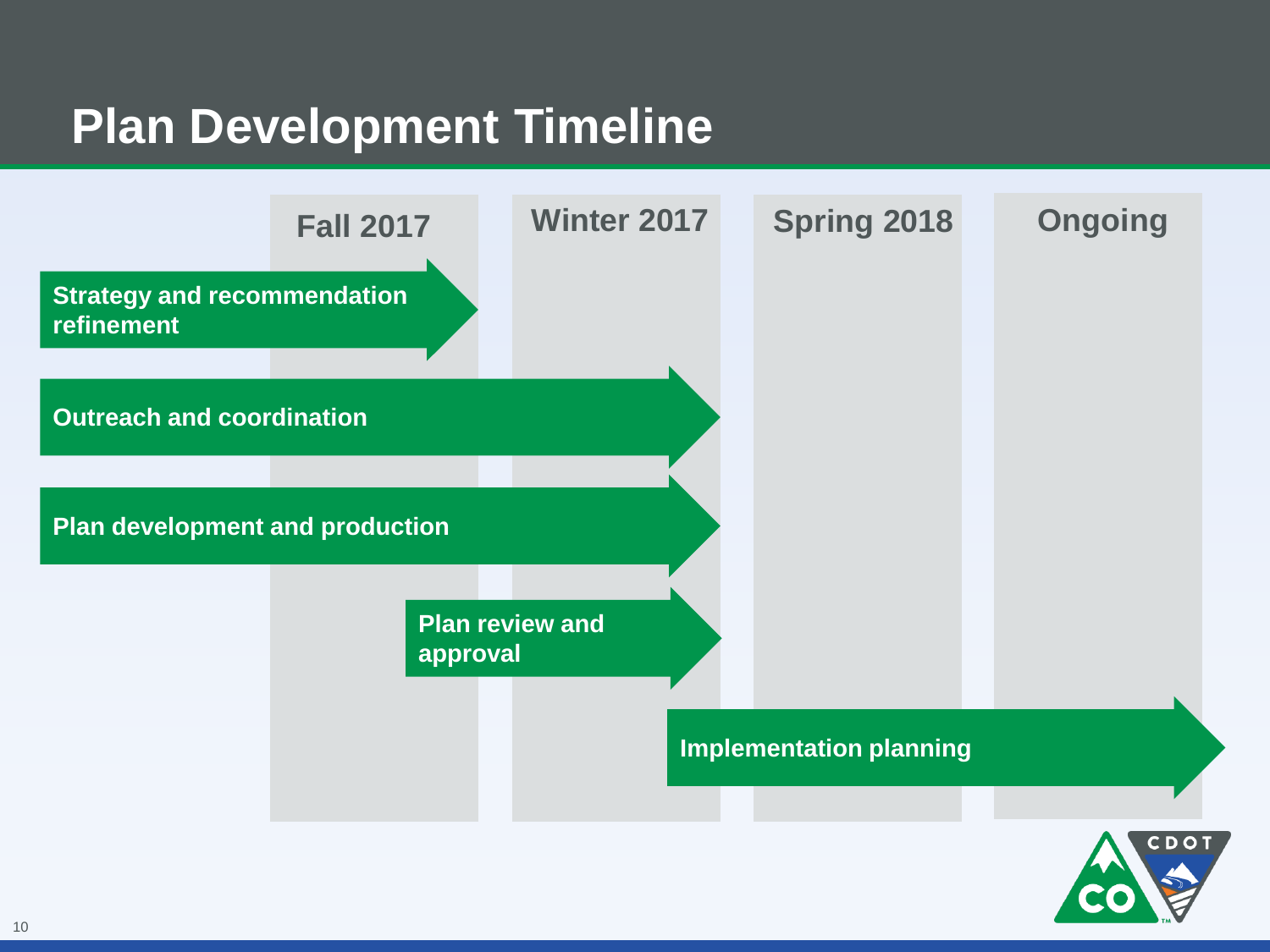### **Next Steps - Implementation**

- **Working group will continue to be engaged to guide plan development, review, and communications**
- **Implementation activities to focus on high priority strategies**
- **Regular coordination and communication with rail providers and CDOT**
- **Provide support to Southwest Chief and Front Range Passenger Rail Commission**
- **Coordinate freight rail planning activities through the Freight Advisory Council**